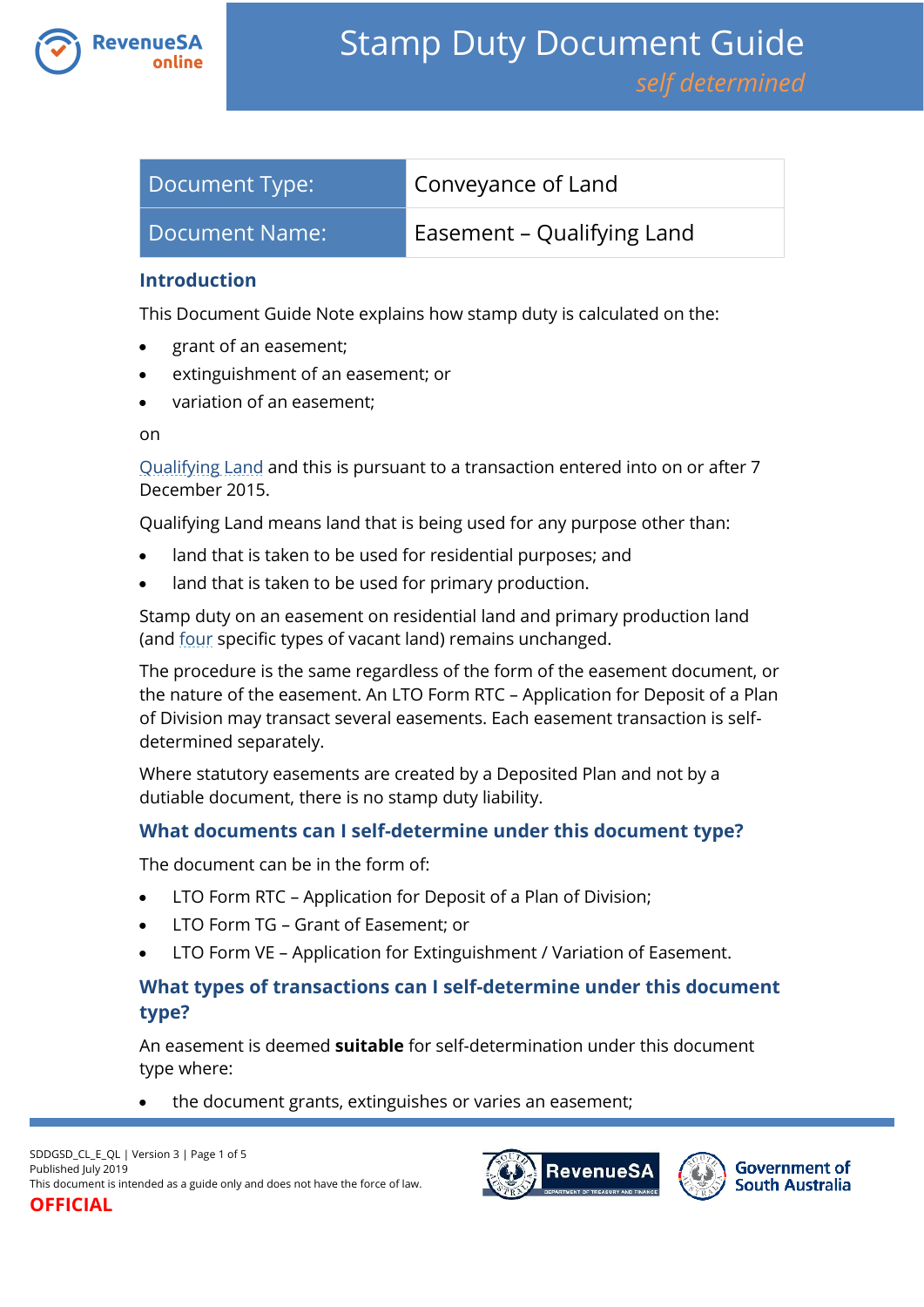

- the easement is over Qualifying Land;
- the easement is pursuant to a transaction entered into on or after 7 December 2015; and
- the Grantor and Grantee are different persons.

These documents can be self-determined regardless of whether or not the parties are related.

The following similar transactions cannot be self-determined under this document type:

If the easement is over residential land or primary production land, refer to document type:

[Conveyance of Land | Easement](https://www.revenuesa.sa.gov.au/stampduty/stamp-duty-document-guide/self-determined/conveyance-of-land/sddgsd_cl_e_rpp)

If the grantor and the grantee are the same parties, refer to the document type:

Not Chargeable | Easement – [Same Parties, No Consideration](https://www.revenuesa.sa.gov.au/stampduty/stamp-duty-document-guide/self-determined/not-chargeable/sddgsd_nc_e)

## **What evidence do I need to retain for audit purposes?**

For audit purposes, you will need to retain the following documentation either in paper form or electronic form:

- a copy of the documents; and
- evidence that a stamp duty determination has been made (i.e. Certificate of Stamp Duty, Document ID or stamped document).

## **What Section(s) of the** *Stamp Duties Act 1923* **applies?**

Section 60

## **What stamp duty is payable on this document?**

#### For consideration

The document is chargeable with *ad valorem* conveyance stamp duty on either the **consideration** or **market value** of the interest being conveyed, WHICHEVER IS THE GREATER.

If the transfer is for no consideration, stamp duty is calculated on the **market value**.

If the transaction is *bona fide* arm's length transaction between unrelated parties then pursuant to Section 60A(2) the consideration will be treated as the market value of the land.



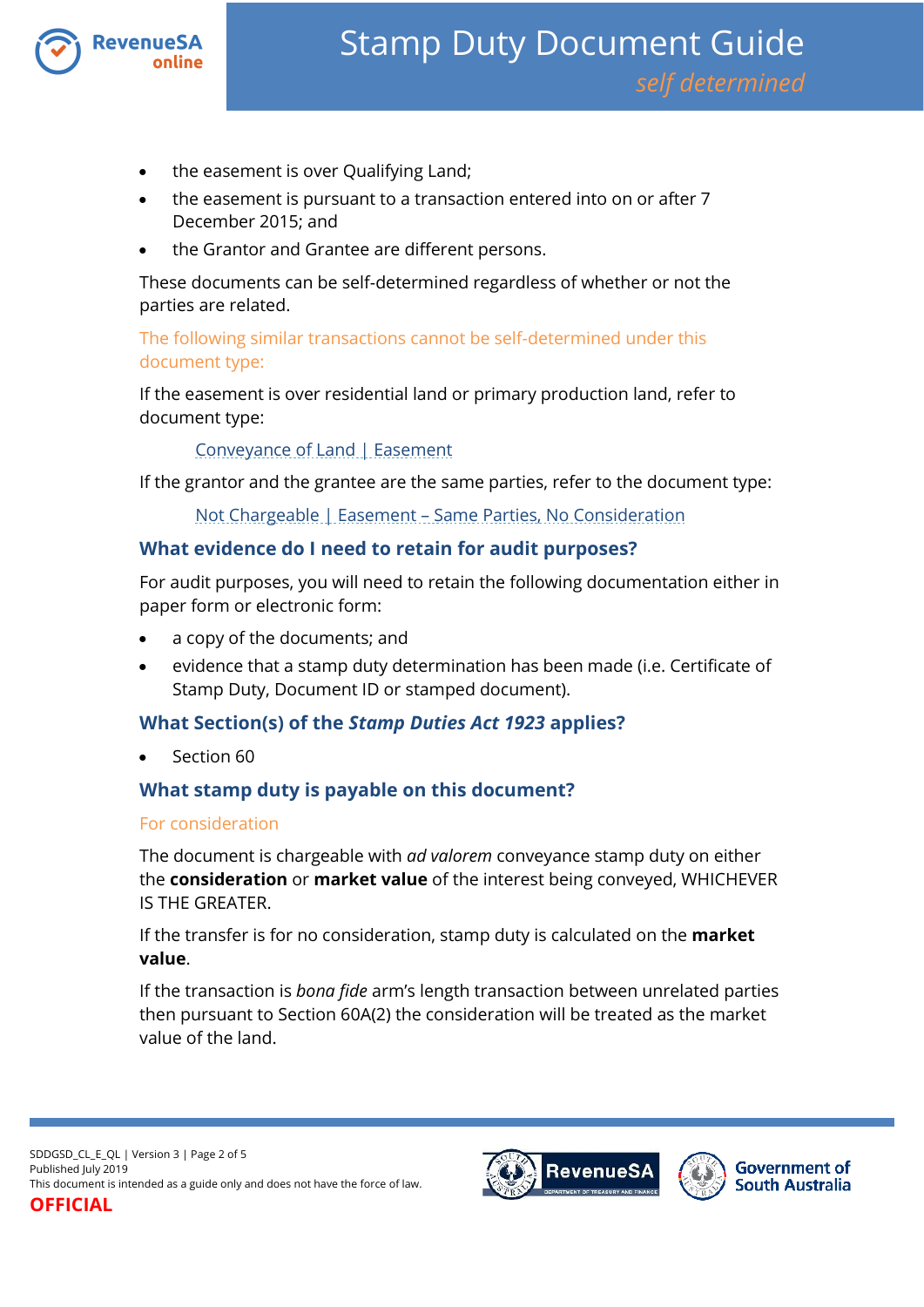

The relevant stamp duty reduction is applied:

| Date contracted entered into             | <b>Stamp duty Reduction</b> |
|------------------------------------------|-----------------------------|
| on or before 6 December 2015             | No reduction                |
| Between 7 December 2015 and 30 June 2017 | 1/3 reduction               |
| Between 1 July 2017 and 30 June 2018     | 2/3 reduction               |
| From 1 July 2018                         | Full reduction              |

Application of the stamp duty reduction is based on the date of the Easement document or other conveying document.

## **Examples**

Grant of easement for a consideration

Bill grants an easement to Sue over Qualifying Land for a consideration of \$500. This is a *bona fide* arm's length transaction between unrelated parties and was entered into on 5 July 2016.

Pursuant to Section 60A(2) the consideration may be accepted as the market value of the property being conveyed (i.e. the easement), and stamp duty is charged at the *ad valorem* conveyance rate on the consideration of \$500 (i.e. \$5 stamp duty less the relevant Qualifying Land reduction).

Extinguishment of easement for a consideration

Sally and Bob have agreed that their easement over Qualifying Land is no longer required. Sally has agreed to pay Bob \$1000 to extinguish the easement. This is a *bona fide* arm's length transaction between unrelated parties and was entered into on 4 July 2016.

Pursuant to Section 60A(2) the consideration may be accepted as the market value of the property being conveyed (i.e. the easement), and stamp duty is charged at the *ad valorem* conveyance rate on the consideration of \$1000 (i.e. \$10 stamp duty less the relevant Qualifying Land reduction).

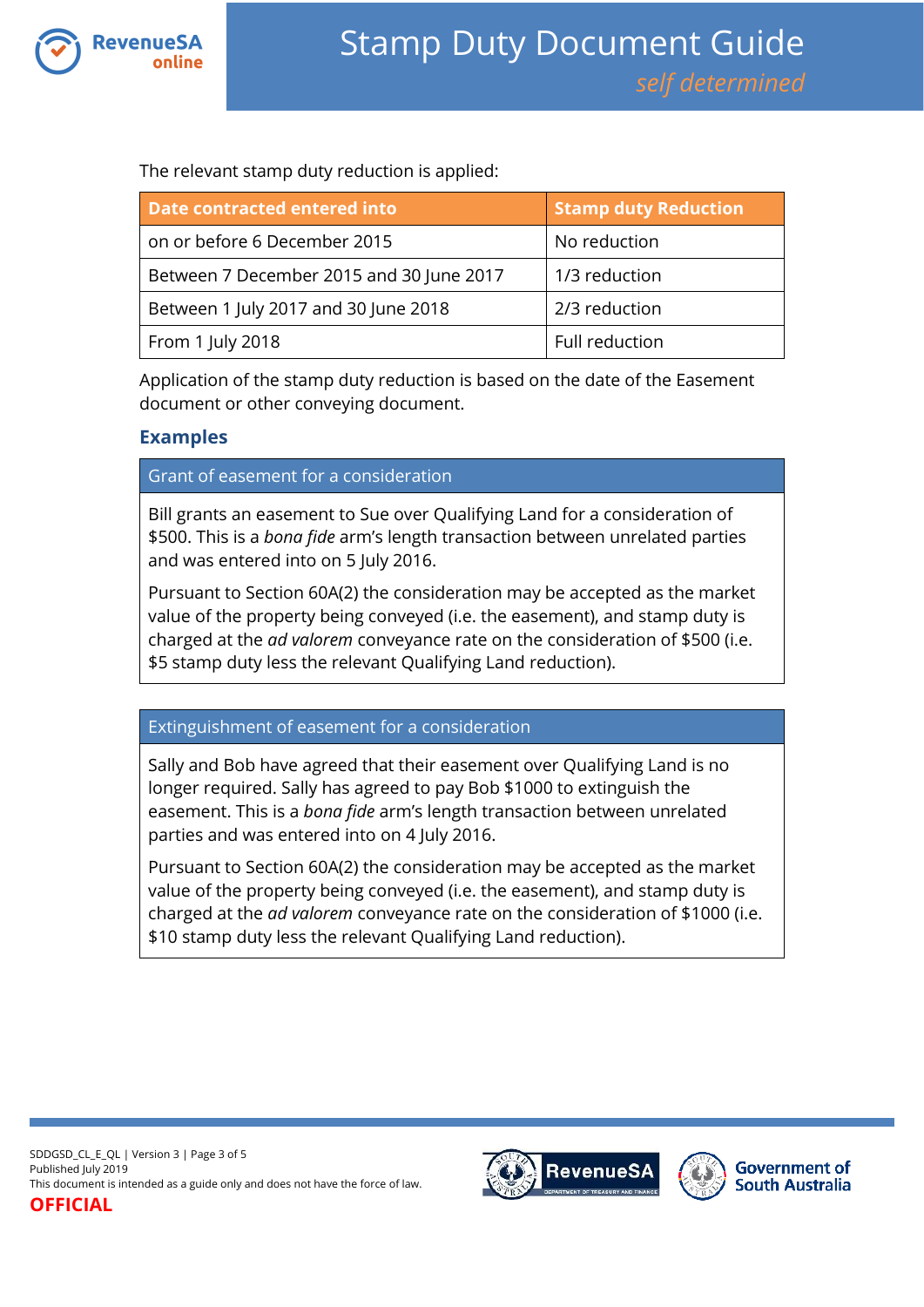

### Variation of easement for a consideration

Tom and Ann have agreed to vary the position of their easement over Qualifying Land. Tom has agreed to pay Ann \$250 to vary the easement. This is a *bona fide* arm's length transaction between unrelated parties and was entered into on 3 July 2016.

Pursuant to Section 60A(2) the consideration may be accepted as the market value of the property being conveyed (i.e. the easement), and stamp duty is charged at the *ad valorem* conveyance rate on the consideration of \$250 (i.e. \$3 stamp duty less the relevant Qualifying Land reduction).

### EXAMPLE: Grant of easement for no consideration

John grants an easement to Jane over Qualifying Land for no consideration. The parties are unrelated and the market value of the easement is \$1250. The transaction was entered into on 5 July 2016.

Pursuant to Section 71(1) a value of \$1250 has been declared as the market value of the easement in the document.

Stamp duty is charged at the *ad valorem* voluntary conveyance rate on the market value of \$1250 (i.e. \$13 stamp duty less the relevant Qualifying Land reduction).

#### Extinguishment of easement for no consideration

Tim and Lisa have agreed that their easement is no longer required and have agreed to extinguish the easement for no consideration. The parties are unrelated and the market value of the easement is \$700. The transaction was entered into on 4 July 2016.

Pursuant to Section 71(1), a value of \$700 has been declared as the market value of the easement in the document.

Stamp duty is charged at the *ad valorem* voluntary conveyance rate on the market value of \$700 (i.e. \$7 stamp duty less the Qualifying Land reduction).

#### Variation of an existing easement for no consideration

Fred and Kate have agreed to vary the position of their existing easement for no consideration. Fred and Kate are unrelated and the market value of the easement is \$450.